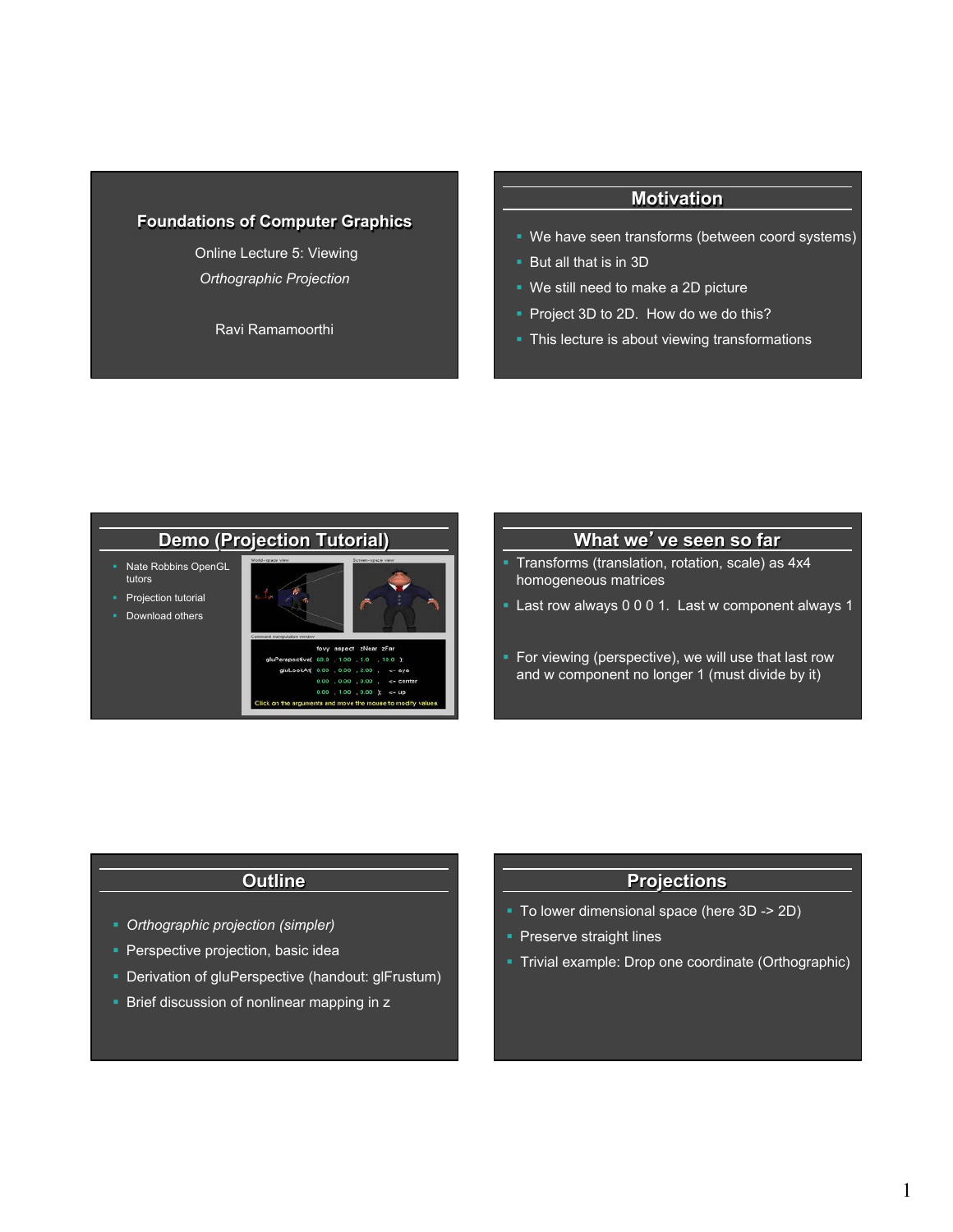







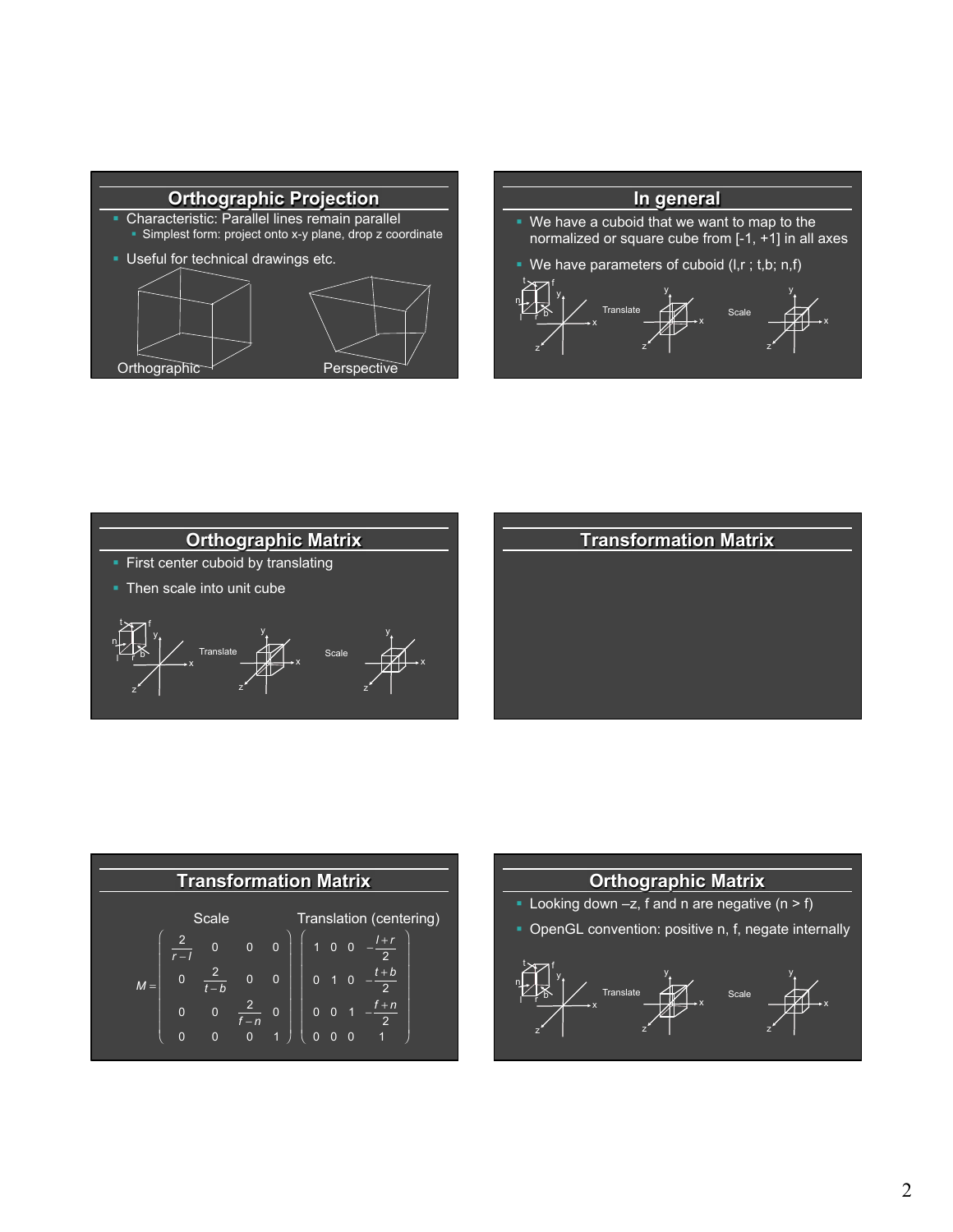

### **Foundations of Computer Graphics**

 Online Lecture 5: Viewing *Perspective Projection* 

Ravi Ramamoorthi

## **Outline**

- Orthographic projection (simpler)
- § *Perspective projection, basic idea*
- Derivation of gluPerspective (handout: glFrustum)
- **Brief discussion of nonlinear mapping in z**

# **Perspective Projection**

- Most common computer graphics, art, visual system
- § Further objects are smaller (size, inverse distance)
- Parallel lines not parallel; converge to single point





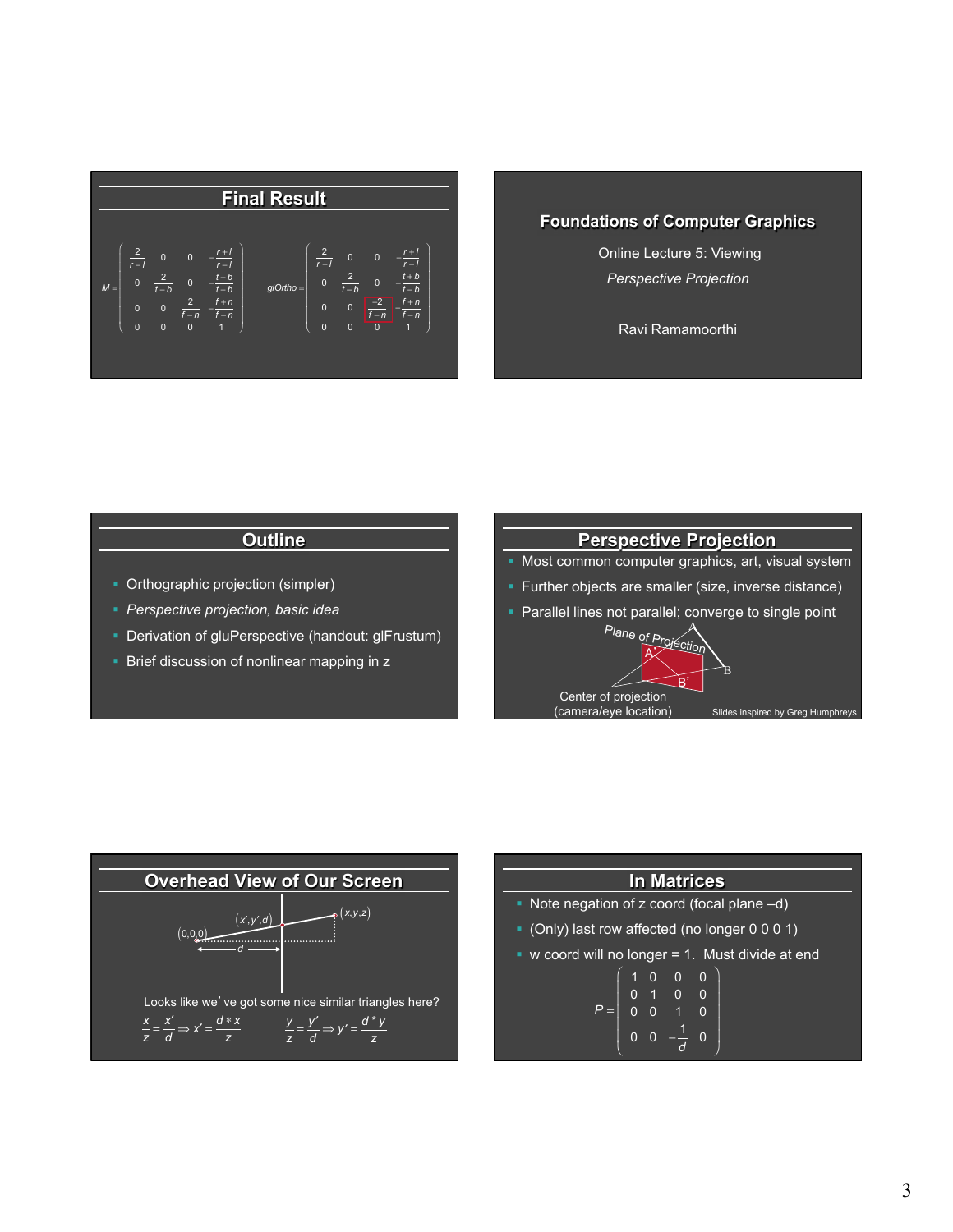| Verify                                                                                                                                                                         |
|--------------------------------------------------------------------------------------------------------------------------------------------------------------------------------|
| \n $\begin{pmatrix}\n 1 & 0 & 0 & 0 \\ 0 & 1 & 0 & 0 \\ 0 & 0 & 1 & 0 \\ 0 & 0 & -\frac{1}{d} & 0\n \end{pmatrix}\n \begin{pmatrix}\n x \\ y \\ z \\ 1\n \end{pmatrix} = ?$ \n |

| <b>Verify</b>                                                                                                                                                                  |                                                                                 |
|--------------------------------------------------------------------------------------------------------------------------------------------------------------------------------|---------------------------------------------------------------------------------|
| $\overline{0}$<br>0<br>1<br>X<br>0<br>$\overline{0}$<br>0<br>1<br>У<br>$\overline{0}$<br>$\overline{0}$<br>1<br>0<br>Z<br>1<br>0<br>0<br>0<br>$\overline{1}$<br>$\overline{d}$ | $d^*x$<br>X<br>z<br>У<br>$= ?$<br>=<br>z<br>z<br>z<br>-d<br>$\overline{d}$<br>4 |

# **Foundations of Computer Graphics**

 Online Lecture 5: Viewing *Derivation of gluPerspective*

Ravi Ramamoorthi

# **Outline**

- § Orthographic projection (simpler)
- **Perspective projection, basic idea**
- § *Derivation of gluPerspective (handout: glFrustum)*
- Brief discussion of nonlinear mapping in z



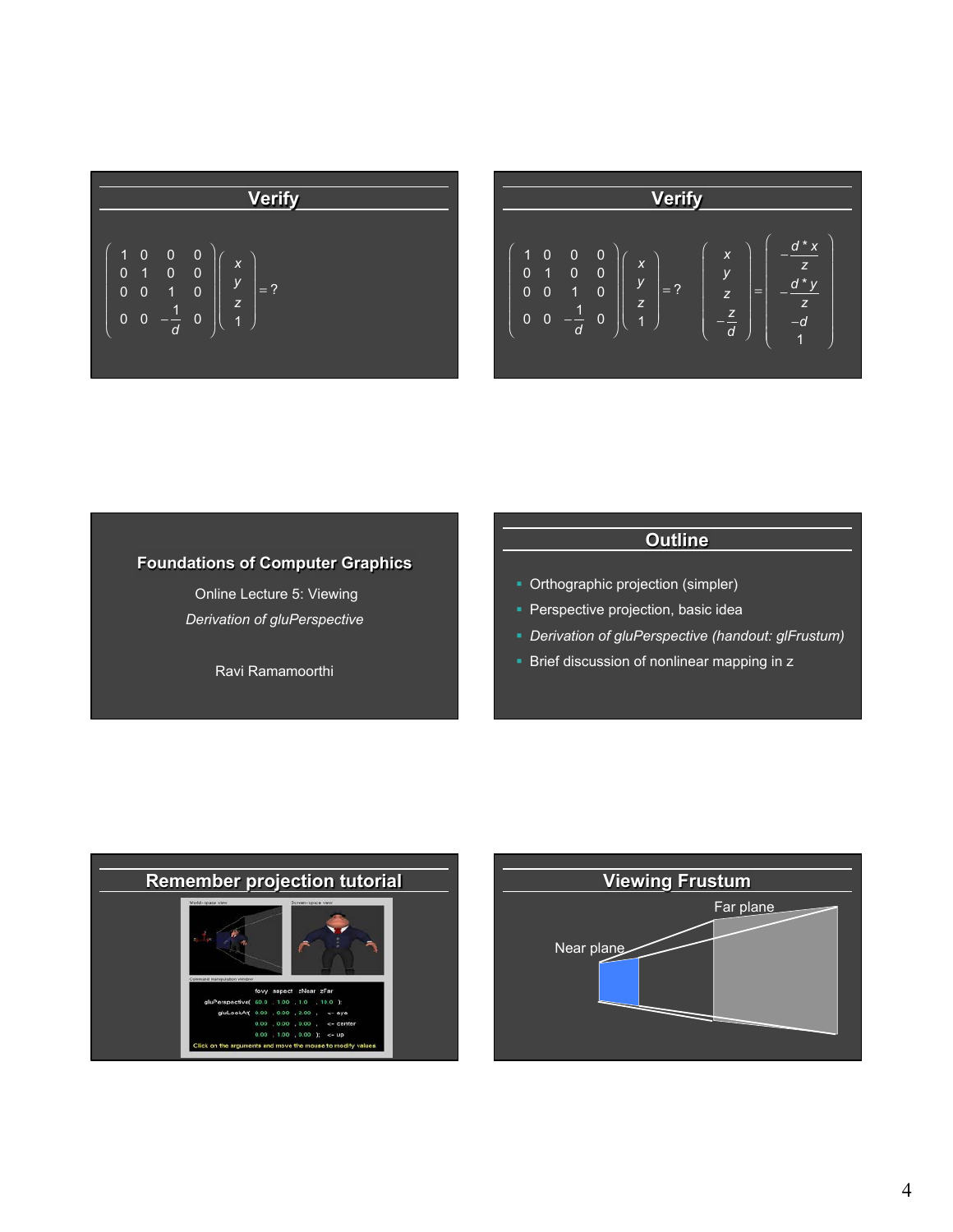

## **gluPerspective**

- § gluPerspective(fovy, aspect, zNear > 0, zFar > 0)
- § Fovy, aspect control fov in x, y directions
- **zNear, zFar control viewing frustum**







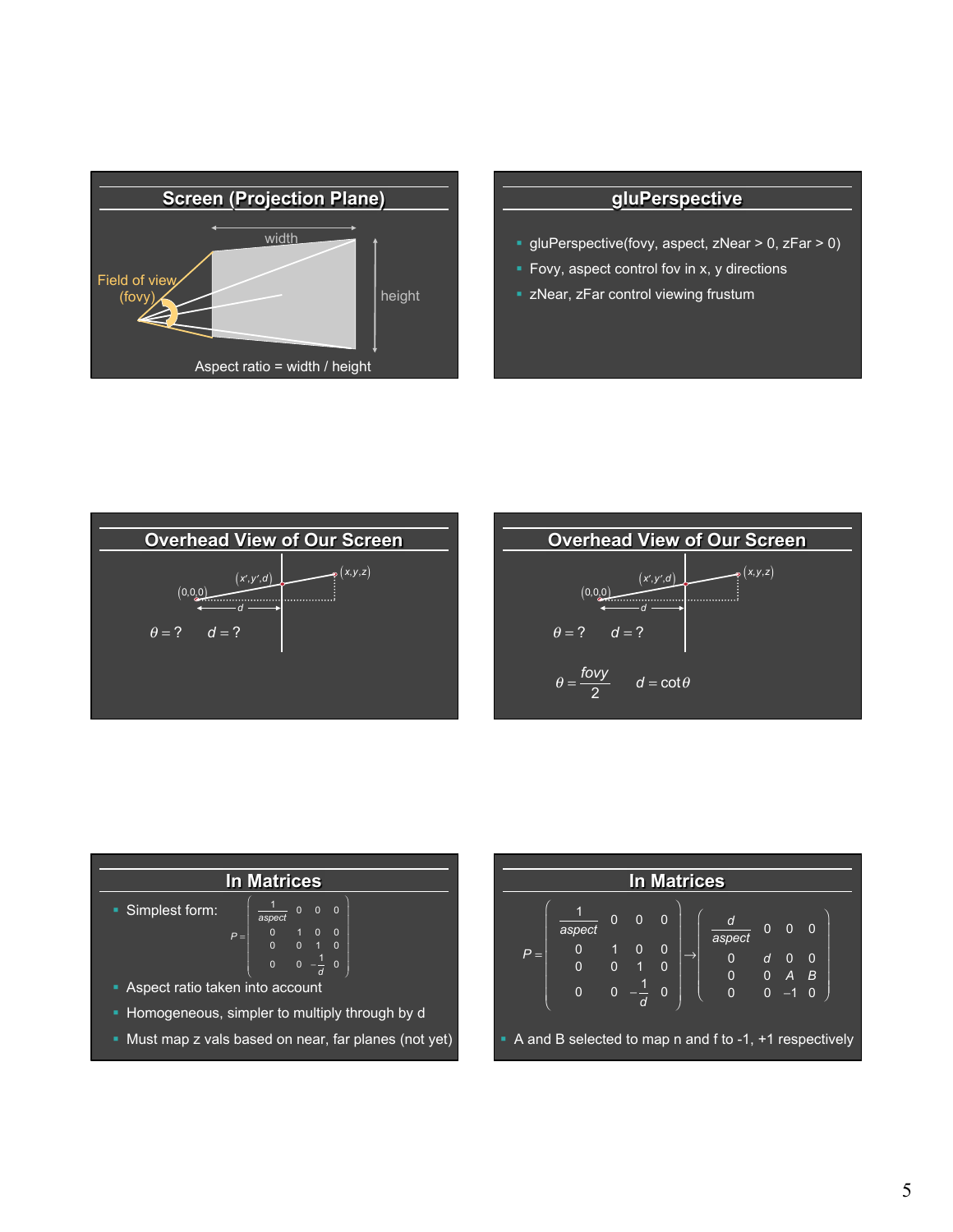# **Z mapping derivation**

$$
\left(\begin{array}{cc} A & B \\ -1 & 0 \end{array}\right)\left(\begin{array}{c} z \\ 1 \end{array}\right)=?
$$

## **Z mapping derivation**

$$
\begin{pmatrix} A & B \\ -1 & 0 \end{pmatrix} \begin{pmatrix} z \\ 1 \end{pmatrix} = ? \qquad \begin{pmatrix} Az + B \\ -z \end{pmatrix} = -A - \frac{B}{z}
$$

§ Simultaneous equations?





### **Outline**

- Orthographic projection (simpler)
- **Perspective projection, basic idea**
- Derivation of gluPerspective (handout: glFrustum)
- § *Brief discussion of nonlinear mapping in z*

## **Mapping of Z is nonlinear**

$$
\left(\begin{array}{c}Az+B\\-z\end{array}\right)=-A-\frac{B}{z}
$$

 $\big($ ⎜

- Many mappings proposed: all have nonlinearities
- Advantage: handles range of depths (10cm 100m)
- Disadvantage: depth resolution not uniform • More close to near plane, less further away
- § Common mistake: set near = 0, far = infty. Don't do this. Can't set near = 0; lose depth resolution.